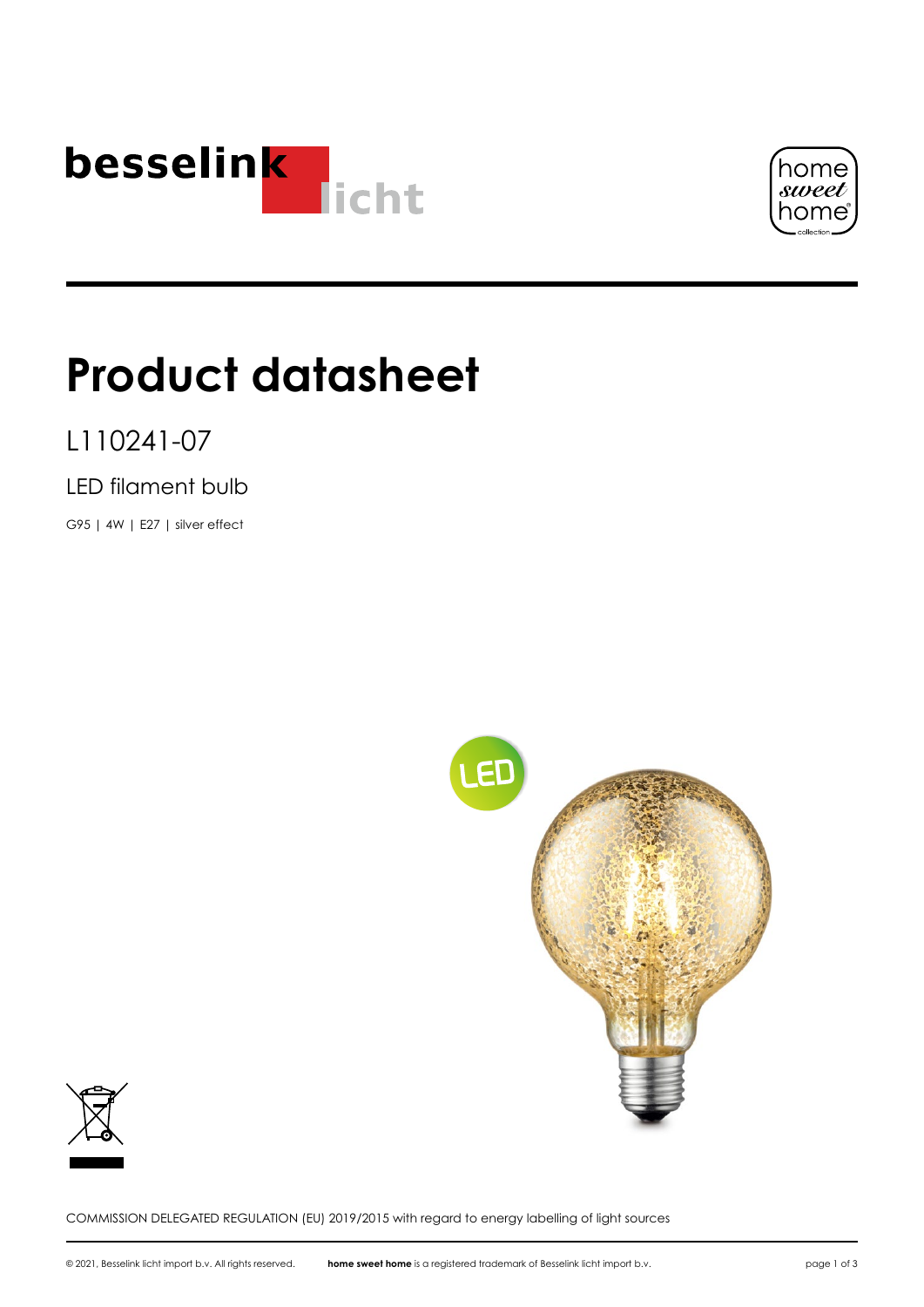### **Type of light source**

| Lighting technology used                            | LED          |
|-----------------------------------------------------|--------------|
| Non-directional or directional                      | <b>INDLS</b> |
| Light source cap-type (or other electric interface) | E27          |
| Mains or non-mains                                  | IMLS         |
| Connected light source (CLS)                        | Ino          |
| Color-tuneable light soure                          | Ino          |
| Envelope                                            | Ino          |
| High luminance light source                         | Ino          |
| Anti-glare shield                                   | Ino          |
| Dimmable                                            | yes          |

## **General product parameters**

| Energy consumption in onmode (kWh/1000 h), rounded up to the nearest integer                                                                                  | 4                                           |
|---------------------------------------------------------------------------------------------------------------------------------------------------------------|---------------------------------------------|
| Energy efficiencyclass                                                                                                                                        | IF                                          |
| Useful luminous flux ( $\phi$ use), indicating if it refers to the flux in a sphere (360 $^{\circ}$ ), in a wide<br>cone (120°) or in a narrow cone (90°)     | 400lm                                       |
| Correlated colour temperature, rounded to the nearest 100 K, or the range of<br>correlated colour temperatures, rounded to the nearest 100 K, that can be set | 2700k                                       |
| On-mode power $(P_{on})$ , expressed in W                                                                                                                     | AW                                          |
| Standby power $(P_{sh})$ , expressed in W and rounded to the second decimal                                                                                   |                                             |
| Networked standby power $(P_{\text{net}})$ for CLS, expressed in W and rounded to the second<br>ecimal                                                        |                                             |
| Colour rendering index, rounded to the nearest integer, or the range of CRIvalues that<br>can be set                                                          |                                             |
| Outer dimensions with out separate control gear, lighting control parts and non-<br>lighting control parts, if any (millimetre)                               | Height: 13.5mm Width: 9.5mm<br>Depth: 9.5mm |
| Spectral power distribution in the range 250 nm to 800 nm, at full-load                                                                                       | <b>ASCREME NO. 8 AO B NO</b>                |
| Claim of equivalent power                                                                                                                                     | yes, 40W                                    |
| Chromaticity coordinates (x and y)                                                                                                                            | x=0.526, y=0.423                            |